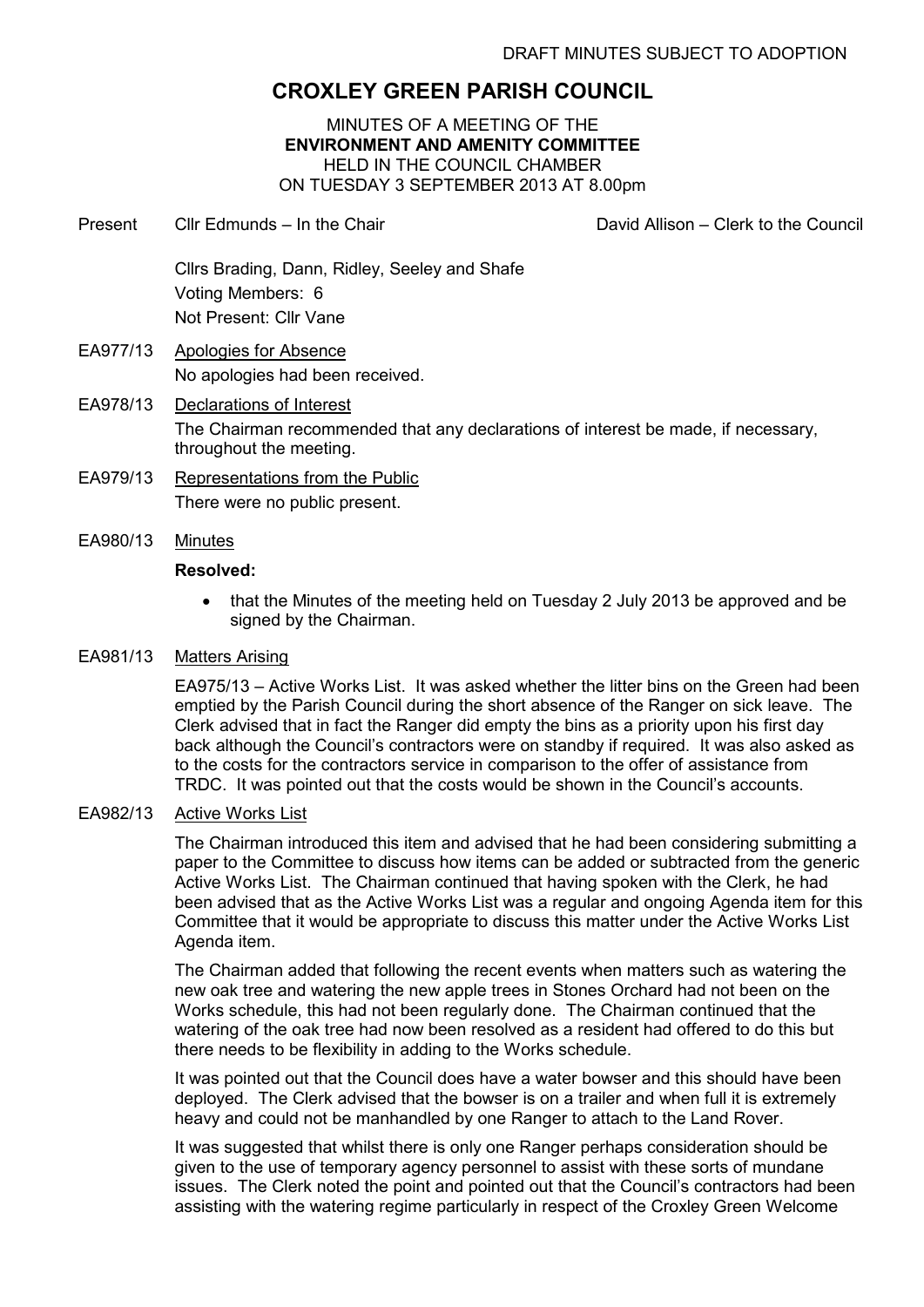Signs.

The Clerk also added that there is no difficulty in adding or subtracting from the generic Active Works List and that all that is required is for Members to contact him about it providing that the request is reasonable and falls within the Council's remit. The Clerk added that he would also email other Councillors about the mechanism for works to be added or subtracted from the list.

A Cllr stated that the opportunity had been taken recently to inspect the Ranger's daily work sheet and it had been noticed that there appeared to be no feedback arising from any inspections of areas that had been undertaken from the previous day. The Clerk advised that the inspections were intended to identify the necessary work that needed to be undertaken so that those works could then be integrated into the work programme. The Clerk added that the conversion from inspection to active works should be an automatic process that would be identified by the work undertaken in the subsequent daily work sheets but he noted the point and would address this issue.

The Chairman commented that as and when a new Senior Ranger was appointed in discussion with the Clerk it would be the intent for the Ranger to be present at this Committee meeting from time to time e.g. once a quarter.

A brief discussion took place about the current Senior Ranger vacancy and it was pointed out that as the year was approaching a dormant growth period, perhaps there was no need for a second Ranger at this time. The Clerk noted the point.

A Cllr noted that there was a Staff Training day on the Works List. The Clerk advised that this would have been a Ranger to Ranger training day but under the current circumstance with only one Ranger this would not be done although the Clerk may use the opportunity to use this time with the Ranger.

A Cllr raised the matter of strimming around the base of the new trees in Stones Orchard which had not been undertaken. The Clerk advised that with only one Ranger there had been a lot of work for one person and that as the Ranger is now on sick leave for two weeks, it was the intention to brief the Council's contractor accordingly.

Resolved:

• That the Active Works List for September be noted.

#### EA983/13 Stones Orchard update and Budget 2013-14 (£3,000)

The Chairman introduced this item and both he and Cllr Dann declared a non-pecuniary interest in this matter being Vice Chairman and Chairman respectively of The Friends of Stones Orchard.

The Chairman asked Cllr Dann to elaborate. Cllr Dann stated that there had been a number of initial meetings but The Friends of Stones Orchard had now been established with the main functions of promoting and improving the Orchard over and above the current basic management plan of the grass and hedge areas and to raise awareness of the Orchard. Cllr Dann added that a competition was being considered but no details were available as yet and a bank account would be opened in the near future in order to receive donations and contributions to the future maintenance of the Orchard.

Cllr Dann added that there were 5 Committee Members for The Friends of Stones Orchard and there were 5 other residents so far who were taking an active interest but it was hoped that with better promotion of the group and of Stones Orchard itself this would greatly increase.

It was suggested that further information about this could be placed on the Parish Council web site. The Clerk stated our web site already contains a section about Stones Orchard and that if the necessary additional script was provided this indeed could be added to our existing section.

Cllr Dann stated that it was not the intent of The Friends of Stones Orchard to significantly change the Orchard given that it is an historic orchard and that it was certainly not the